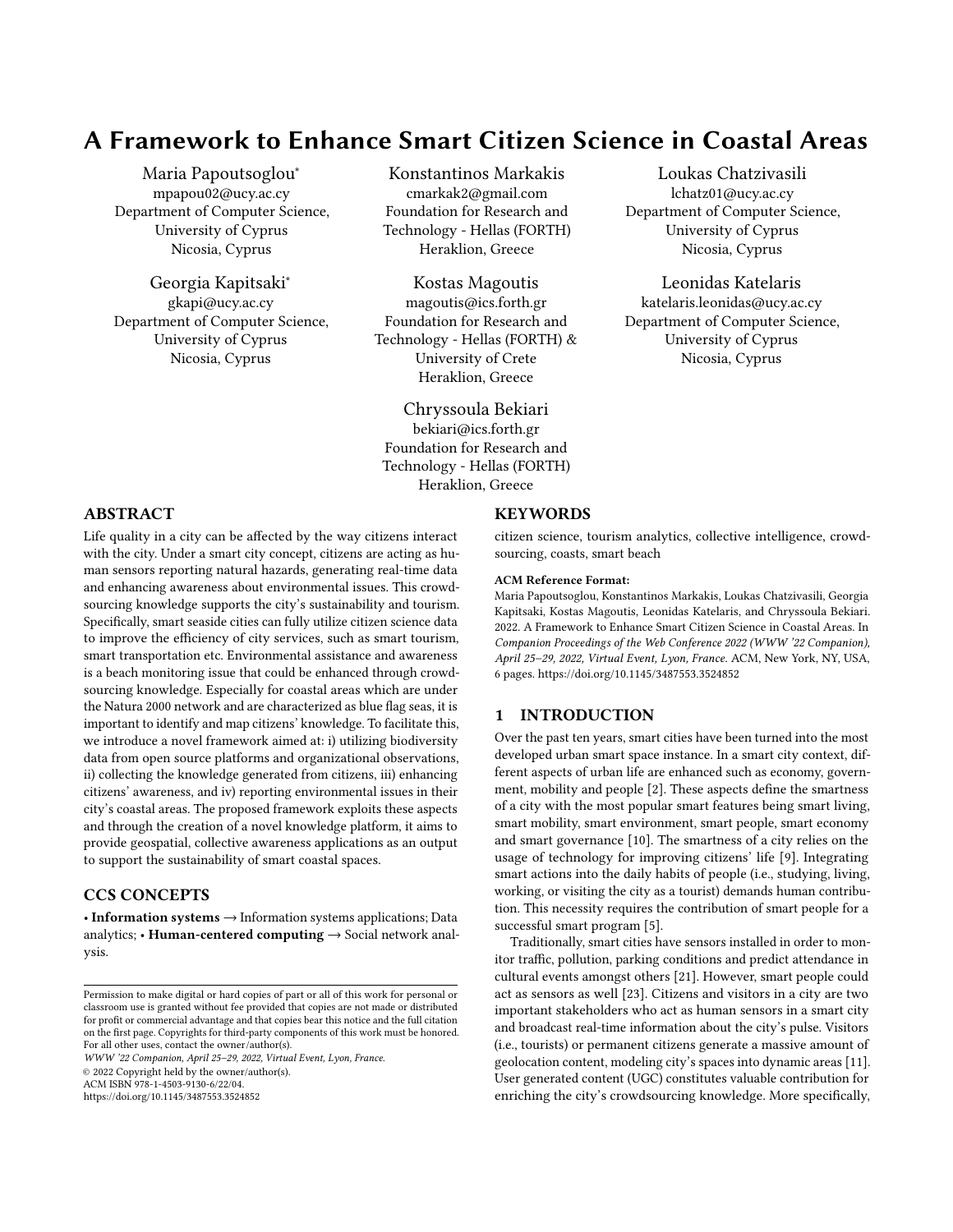there is a growing number of services and applications available for real-time analytics and observations of environmental conditions. Through the utilization of social and crowd sensing, citizens provide the human contribution for the "smartness" of the city's facilities [\[3\]](#page-4-2).

The profusion of this available information was one of the factors which have accelerated the urbanization of smart cities. However, the progress of urbanization has caused issues in the environmental sustainability of a city. As a result, a rising need for a climate-smart city, pham2020smart is obvious with a special focus not only in the reduction of emissions [\[18\]](#page-5-6) but also urban biodiversity requirements for a smart sustainable city. An ideal smart space to establish monitoring mechanisms for environmental issues are coastal areas [\[22\]](#page-5-7). The most well-known characteristic of smart coastal cities is beach monitoring [\[7\]](#page-4-3). However, analyzing coastal areas could provide a reasonable solution to enhance climate-smart cities, as these areas are enriched with terrestrial or marine biodiversity. Taking into consideration the above, in this work we introduce a knowledge platform - SocioCoast - that aims to gather data for beaches and coastal areas, utilizing the concept of citizen science. Tourists and visitors can report their findings to the platform and the collective information can be explored by relevant government or non-government bodies, such as municipalities or environmental organisations. Using this information, the relevant authorities can be called to action (e.g., municipalities) in case the users' observations require their intervention for environmental or legislation purposes. The aim of the platform is to enrich the existing information that is provided for beaches under the framework of the Blue Flag awards programme. Generally, as coastal areas are important indicators for cities' sustainability and this framework combines environmental indicators with crowdsource knowledge, it can be related to the ISO/TR 37120:2014 standard. The ISO/TR 37120:2014 is a standard for environmental indicators in a smart city's framework [\[4\]](#page-4-4).

The rest of the paper is structured as follows. Section 2 reviews the current state of citizen science and smart beaches. The proposed framework to enhance smart citizen science in coastal areas is described in Section 3. Section 4 presents relevant scenarios which utilize the proposed framework. Finally, Section 5 contains the final conclusions and discusses some future prospects.

# 2 RELATED WORK

The purpose of this section is to clarify that UCG is one of the most valuable information not only for smart cities' development but also for citizen science. As a result, we try to define what citizen science is and how it can be utilized in a climate-smart city's needs, especially for coastal smart areas development and as a solution for environmental issues in an urban smart city.

The massive gathering and utilization of UGC has been proven as one of the most successful sources (e.g. other sources are sensors, smart city labs etc.) of information to shape the development of a smart city and also as a destination concept [\[15,](#page-5-8) [20\]](#page-5-9). An additional asset of UGC in smart areas is the tourism analytics [\[13,](#page-5-10) [16\]](#page-5-11). If a citizen happens to be in a city either temporarily or permanently, they support the city's crowdsourcing intelligence with their generated content. A new direction for smart areas is to utilize this knowledge

to support environmental issues in a city [\[8,](#page-5-12) [17\]](#page-5-13). Specifically, there is a rising interest in urban biodiversity requirements for a smart sustainable city.

Generally, biodiversity data analytics in citizen science are well enriched. Currently, there are many datasets and approaches which utilize UGC to continuously inform and develop biodiversity analytics for different areas and needs. One of the most well known citizen science open data is the iNaturalist<sup>[1](#page-1-0)</sup>. iNaturalist is a multifaceted species recognition system and an organism tracing tool. It can be used to record observations from the public, to help identify a species from the community, to create synergies in order to gather that kind of information for a common purpose, or simply to access observational data collected by iNaturalist users. It is an effort with a significant impact and it is considered a "success story" in the field of biodiversity crowdsourcing. The iNaturalist dataset is huge and a valuable tool in the hands of biodiversity researchers and anyone who wants to draw conclusions from such a dataset. This dataset can be used for terrestrial [\[19\]](#page-5-14) or marine [\[6\]](#page-4-5) biodiversity analytics. Another interesting platform which is based on crowd knowledge for biodiversity monitoring is the LifeWatchGreece (LGW) platform [\[14\]](#page-5-15). LWG is a central platform that supports data exchange and integrated analytics. It includes a number of e-Services and virtual labs under development to facilitate both data rates and users. Finally, an exemplary implementation of a citizen observatory is the CITY-SENSE framework [\[12\]](#page-5-16). This work describes step by step the concepts and the architectural elements that are needed to create a CITY-SENSE observatory. Aiming at raising the public awareness of the environment around them, it seeks to empower users to generate knowledge through reporting personal observations about important measures that define the quality of life in a city in a structured manner.

As it can be observed, biodiversity data are available and they could be turned into ideal sources of information, in combination with UGC, to construct climate-smart city concepts. Coastal areas are suitable areas for these concepts, thus there are many developed smart cities which are coastal areas (i.e. Barcelona, Valencia etc.) [\[7\]](#page-4-3) until today. Especially, smart beaches are areas where IoT sensors are used for monitoring the beach [\[7\]](#page-4-3) or for improving beach safety using smart cameras [\[1\]](#page-4-6). However, in order to support a climate-smart space concept, it is not enough to map a coastal area using smart IoT solutions for its sustainability, therefore other aspects need to be taken into consideration such as biodiversity, oceanography and weather data, and citizens' reports for environmental hazards and issues in these areas. In this work, in relevance to prior work, we propose a framework which receives as input the aspects mentioned previously and provides a biodiversity-inclusive solution for a climate-smart coastal area utilizing crowdsourcing knowledge.

# 3 PROPOSED FRAMEWORK

The proposed framework is captured in Figur[e1.](#page-2-0) In this section, we analyze its basic components as depicted in the Figure.

<span id="page-1-0"></span><sup>1</sup><https://www.inaturalist.org/>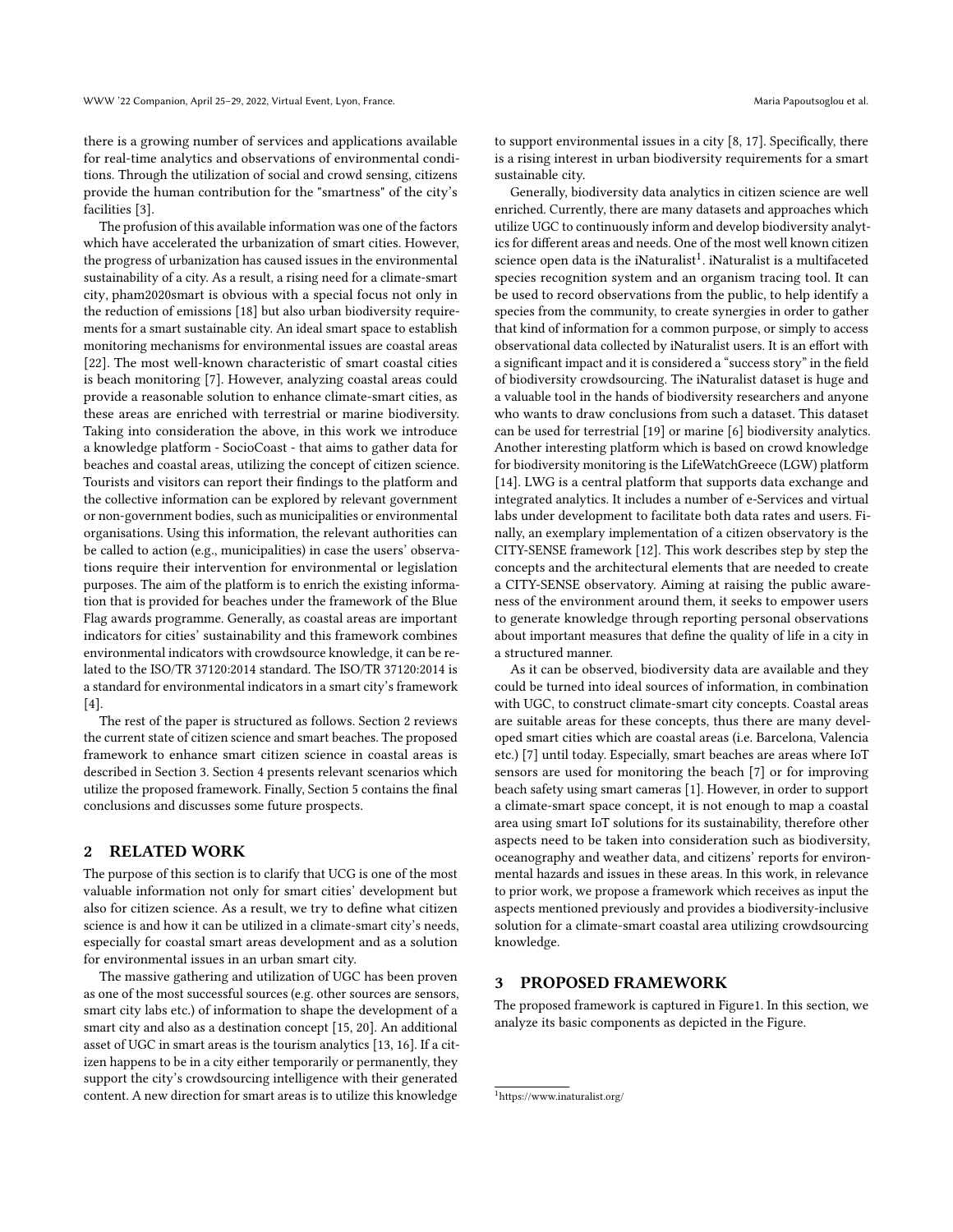<span id="page-2-0"></span>

Figure 1: A framework to enhance smart citizen science in coastal areas.

## 3.1 Data sources

The data sources of the proposed framework are divided into institutional observations, open-source datasets and dataset applications for oceanographic and biodiversity data, as well as UGC. Institutional observations are observations regarding coastal areas and beaches that are taken from experts using appropriate measuring tools such as observations in areas of Greece coming from HCMR (Hellenic Centre for Marine Research). Oceanographic and biodiversity data will be collected for the knowledge platform from various open-source applications. One such example concerning oceanographic data is the Copernicus Marine Environment Monitoring Service (CMEMS<sup>[2](#page-2-1)</sup>), an EU Programme which provides free and open marine data and services. Respectively, iNaturalist, which was analyzed in the previous section, is one important data source for biodiversity data. Historical and current (real-time) data are collected from these sources through APIs or other similar ways of collecting data. The UGC component refers to geolocation data provided to the framework by the users via the use of the dedicated mobile application. By combining the above data sources, the proposed framework can contribute to shaping dynamic/smart coastal areas and beaches.

## 3.2 Data loaders

This part of the framework will contain calls to all the heterogeneous data sources mentioned in the previous section (intermediate level of communication), in order to provide the appropriate data to the users who will request them. More specifically, a REST API (Representational State Transfer Application Programming Interface) will be created on the web knowledge platform in order to allow registered users to extract the data of their choice and use it in their own applications or for further analysis purposes.

 $\bf{FIWARE}$  - dataset format:  $\rm{FIWARE^3}$  $\rm{FIWARE^3}$  $\rm{FIWARE^3}$  is an open source platform that can be used to build a set of templates for developing smart applications for different sectors, such as smart cities, smart ports, smart logistics, smart factories and more. Smart applications require the collection of data from different sources about what is happening and these data need to be relevant to the application at all times, whereas we can refer to them with the term "environmental information". FIWARE promotes a template that describes how environmental information is collected, managed and published, adding some elements that allow the data collected to be exploited. An intelligent application must be able to understand these context aware data and react accordingly by displaying intelligent behavior. In the framework of a smart city, we consider as context anything that is or happens in the city, such as roads, city services, citizens, etc. Respectively, regarding the proposed SocioCoast framework for beaches and coastal areas, context aware objects of interest could be garbage cans, showers/taps, toilets etc.

#### 3.3 Data handling component

This component if visible in the middle section of Figur[e1.](#page-2-0) As aforementioned, the data of the SocioCoast framework are drawn from various sources and need to be handled appropriately in order to be useful and easy to use. Large volume and historical data are stored locally in files of different format (csv, netCdf etc.) in order to reduce the response time of the API calls used to collect these data. For the real-time data, we intend to set a narrow time window, so as to frequently update these data during the day. Regarding the data processing, the use of stream processing technologies for continuous processing could possibly lead to the production of warning or other notifications on the web knowledge platform or on the mobile application. Its use will thus, be further examined.

<span id="page-2-1"></span><sup>2</sup><https://marine.copernicus.eu/>

<span id="page-2-2"></span><sup>3</sup><https://www.fiware.org/developers/catalogue/>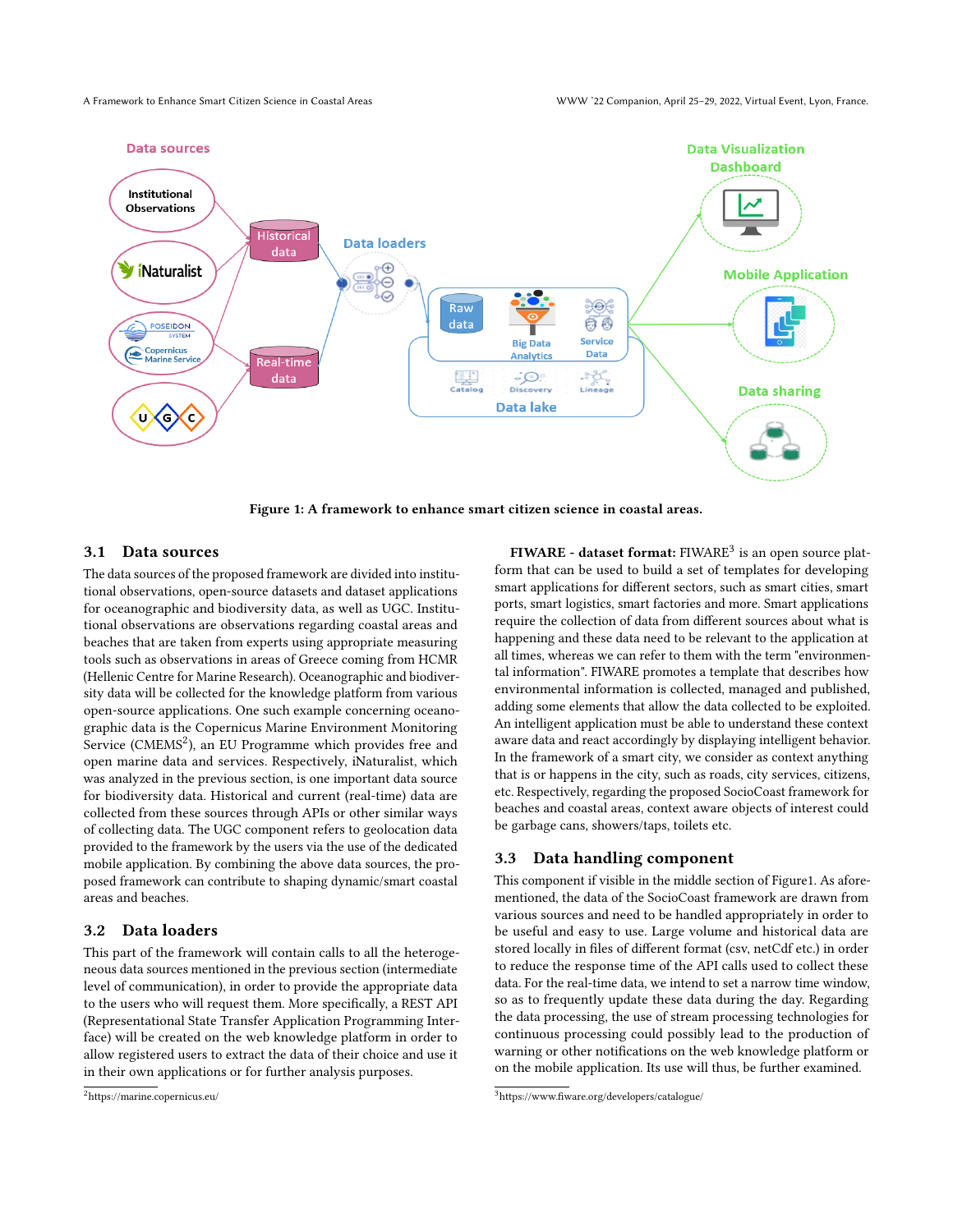Big Data Analysis: This component will operate as a large-scale data analytics engine and will handle algorithms and techniques for big data which are collected and stored on the knowledge platform. Some of its operations will be: continuous data storage, extraction of features, training, understanding and prediction. Towards this purpose, proper functions will be implemented for the statistical analysis of big data leading to the production of specialized knowledge and conclusions regarding these data. From a scientific point of view, the use of cutting-edge algorithms and tools for machine learning to generate knowledge and facilitate rapid responses, will be adopted. The proposed engine will potentially expand to a virtual lab as a scientific tool for visualization, representation and export of large volume data analysis.

Data Lake: This component contains all forms of data that are stored on the knowledge platform in one way or another. This includes all types of digital data representation, such as structured data in SQL or NoSQL database format, encoded files, text, CSV files, or distributed system files such as HDFS (Hadoop Distributed File System) or RDD (Resilient Distributed Data-sets). It could also include data collection processes from external sources and basic processing for storage and archiving.

### 3.4 Data visualization – dashboard

A dedicated dashboard will be included in the web knowledge platform of the proposed framework and it will target all users of the platform, while the functionality available on the dashboard will depend on the user type (e.g. researcher, visitor). Users will be able to browse the platform and view information and data about the various beaches that will be included. However, some selected data or information will only be available to users with a valid account on the platform such as crowdsourcing data or problem reports. Via the dashboard, a user will also be able to project data of a beach or a coastal area, such as biodiversity data, in the form of graphs by selecting a default graph or by selecting the appropriate parameters to create a desired custom graph.

# 3.5 Mobile application

The framework is complemented with a mobile application that is intended to be used mainly by visitors of the beaches/coasts. Special emphasis will be given to the user experience for this part of the framework, in order to make its use more attractive to users. The user will be authenticated in the knowledge platform through the mobile application. The application will contain rich and accurate information that will help the users to utilize the comforts and characteristics of each beach in order to be properly informed before they visit the area, or while being at this beach or coastal area. The application will also allow the user to report issues regarding the condition of the infrastructure of the blue flag coastal area or any other problem of this coastal area. Examples of such problems are overfull trash bins, accessibility issues to the beach etc. Through the use of the mobile application, the users will also be able to contribute new data that they identify through their personal observation, to the knowledge platform. For instance, a species of terrestrial fauna that is not already included in the information available in the mobile application and the web knowledge platform. Both issue reporting and contribution with new data will rely on receiving

geospatial information from the user's mobile in order to identify the location of the observation.

## 3.6 Data sharing

Users with a valid account on the knowledge platform or on the mobile application respectively will have the chance to export part of the data that will be available through the REST API. A researcher or data analyst may use this data to create new applications or reach new conclusions, for instance, about the weather in a local beach in Cyprus. Another point worth mentioning about data sharing is the scalability of the framework in order to function in the opposite direction and share new data obtained from the SocioCoast users - mainly biodiversity data - to the same data sources from which such data are derived and used in the framework. Such an example is iNaturalist that was mentioned in section 2.

# 4 STAKEHOLDERS AND SCENARIOS

#### 4.1 Stakeholders

The proposed framework will be used by various categories of users. The main stakeholders that will be involved are visitors (ordinary people or explorers), relevant organizations (authorities), businessmen/women based near coastal areas and administrators of the system. A better analysis of their role is described below:

- Visitors: Visitors of beaches and coastal areas can be further divided into ordinary citizens and explorers. Citizens usually visit coastal areas for entertainment purposes. These people could use the framework to gain general information about a beach like weather conditions, services, lifeguards etc. Explorers are people that visit these areas having some ultimate purpose related to their research interests. They are expected to look for more specialized information such as biodiversity data or oceanographic data from the knowledge platform of the framework, and also have the chance to contribute to crowdsourcing through the mobile application of the framework. Both citizens and explorers could also report possible problems that they observe during their visit on a coastal area.
- Relevant organizations (authorities): This group consists of organizations and local authorities that are related to the preservation of beaches and coastal areas (or the Blue Flag award programme) such as non-profit organizations and municipalities of the regions in which the beaches are located. By interacting with the proposed framework, such organizations will be informed about possible problems in beaches or coastal areas and will also be responsible for solving the ones that are under their jurisdiction. For example, the municipality of the area of a particular beach will be responsible to clean the amount of rubbish in this beach. Another point worth mentioning for them is to raise environmental awareness of citizens and especially young people.
- Businessmen/women: Citizens who own businesses near beaches and coastal areas are considered in this group. More specifically, this group may include owners of cafes, restaurants, beach bars, water sport clubs, hotels, etc. Entrepreneurs can help promote the proposed framework to the local community providing their means, resources and contacts. At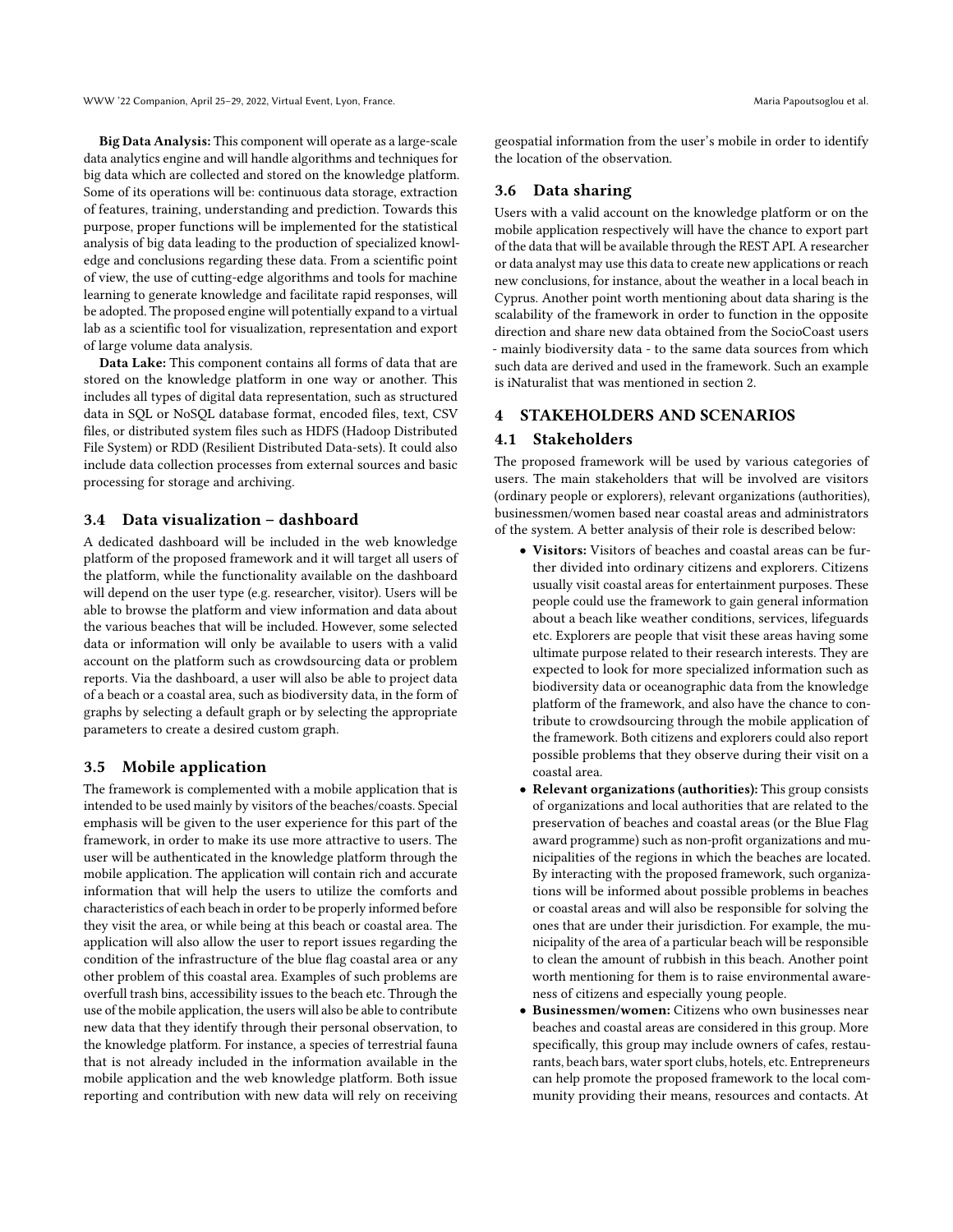the same time, they will also benefit through the advertising of their businesses on the web platform and the mobile application and through a possible increase in the number of visitors which may lead to an increase in the profits of their businesses.

• Administrators: Authorized users who are responsible for the overall supervision of the system (the web knowledge platform and the mobile application) and its smooth operation. They will be able to accept (or if necessary also reject) requests for new users to register, change users' passwords, answer users' possible questions, etc.

## 4.2 Scenarios

At this point of implementation, two indicative scenarios are described below involving the interaction of the stakeholders with the framework's components:

- Problem(s) reporting: Suppose that it is a Sunday morning in summer. Tom, a local businessman (or just an ordinary citizen), has gone to a beach in his town for a swim. Before entering the sea, he notices signs of oil spills in the water. To help in solving this problem, Tom uses the mobile application of the proposed framework to report the problem (assuming he already has a valid account), specifying the place and time he located the problem with a short description and a clear photo as well. The administrators will examine the information provided and if the problem is considered as "valid", it will be sent via notification or email to the appropriate organization/local authority who will undertake the task of resolving it. At the end of this process, Tom will be informed if his report was taken into consideration or not, and if not then the reason of rejection will be revealed to him as well.
- Contribution to crowdsourcing: Nicole is a biodiversity data researcher who lives in Crete. As part of her research work, she decided to visit a local coastal area. Nicole studied about the flora and fauna of this area before going there and was expecting to observe some specific species. However, when she got there, she discovered some species of flora that she had not seen or read before regarding this area, so it would be an excellent idea to inform other people about them. By using the mobile application of the proposed framework, she could contribute new data to the system. The exact location of the user, a good quality photo and maybe also some text need to be provided for this purpose. The administrators will review the data and depending on the information provided by a user and their knowledge and experience with similar data they will accept or reject it. If, for instance, Nicole's data are accepted, then they will be visible to the knowledge platform of the framework but only to valid users.

# 5 CONCLUSIONS

This work aims to combine the elements of citizen science, crowdsourcing and an implementation of smart-city concepts, tailored for coastal areas. There is more flexibility to incorporate the necessary infrastructure to build a smart-city in an urban environment, such as sensors, IoT devices, etc. However, in this work we highlight the

need to maintain a minimal interference with the natural environment of the coast, in the context of climate-smart areas. Therefore, there is a limitation on the amount of technological equipment that can be "tolerated" in a coastal area under this concept. This is where citizens and visitors come into play. They can effectively play the role of sensors through crowdsourcing, and at the same time they can promote the preservation of the natural habitat by cataloguing the marine and terrestrial flora and fauna. On the other hand, the end-user application, connected with the knowledge platform, will offer the visitor useful information about the coastal area they happen to visit. That information will be the result not only of the initial data sources that will be included in the project, but also of the data that comes from the users of the mobile application. In effect, the "citizen-scientist" will be able to reap the benefits of their own participation in the framework directly.

Our future plans concentrate mainly on four directions. The first one involves the implementation of the proposed framework using the real datasets, as they were described in the corresponding section. More specifically, we plan to develop specific data analysis algorithms which will extract knowledge from the raw data. The second concerns the thought to enrich the open dataset of iNaturalist using the UCG from the mobile application component. The third direction concerns the development of a smart online lab which will enhance the data scientists in biodiversity data analytics area to create their own reports. The final aims at configuring the system to correspond not only to the targeted coastal areas, but to be operable in other areas as well. Concluding, there are different appropriate stakeholders to evolve the proposed framework such as local organizations (i.e. local organizations, municipalities etc.) who will enhance with new data the knowledge platform, biodiversity data scientists using the virtual lab and researchers in the field of smart cities.

# 6 ACKNOWLEDGMENTS

Research for this paper was undertaken in the course of the Socio-Cast project of the Cooperation Programme Interreg V-A Greece-Cyprus 2014-2020, co-funded by the European Union (ERDF) and national funds of Greece and Cyprus under the grant agreement No 5050709.

## **REFERENCES**

- <span id="page-4-6"></span>[1] Muhammad Alam, Joaquim Ferreira, Shahid Mumtaz, Mian Ahmad Jan, Rui Rebelo, and Jose Alberto Fonseca. 2017. Smart cameras are making our beaches safer: A 5G-envisioned distributed architecture for safe, connected coastal areas. IEEE Vehicular Technology Magazine 12, 4 (2017), 50–59.
- <span id="page-4-0"></span>[2] Leonidas Anthopoulos. 2015. Defining smart city architecture for sustainability. In proceedings of 14th electronic government and 7th electronic participation conference (IFIP2015). 140–147.
- <span id="page-4-2"></span>[3] Leonidas Anthopoulos and Panos Fitsilis. 2015. Social networks in smart cities: Comparing evaluation models. In 2015 IEEE First International Smart Cities Conference (ISC2). IEEE, 1–6.
- <span id="page-4-4"></span>[4] Leonidas G Anthopoulos et al. 2017. Understanding smart cities: a tool for smart government or an industrial trick? Vol. 22. Springer.
- <span id="page-4-1"></span>[5] Renata Paola Dameri and Camille Rosenthal-Sabroux. 2014. Smart city and value creation. In Smart city. Springer, 1–12.
- <span id="page-4-5"></span>[6] Joseph D DiBattista, Katrina M West, Amanda C Hay, Julian M Hughes, Ashley M Fowler, and Mark A McGrouther. 2021. Community-based citizen science projects can support the distributional monitoring of fishes. Aquatic Conservation: Marine and Freshwater Ecosystems 31, 12 (2021), 3580–3593.
- <span id="page-4-3"></span>[7] Mari Carmen Domingo. 2021. Deep Learning and Internet of Things for Beach Monitoring: An Experimental Study of Beach Attendance Prediction at Castelldefels Beach. Applied Sciences 11, 22 (2021), 10735.